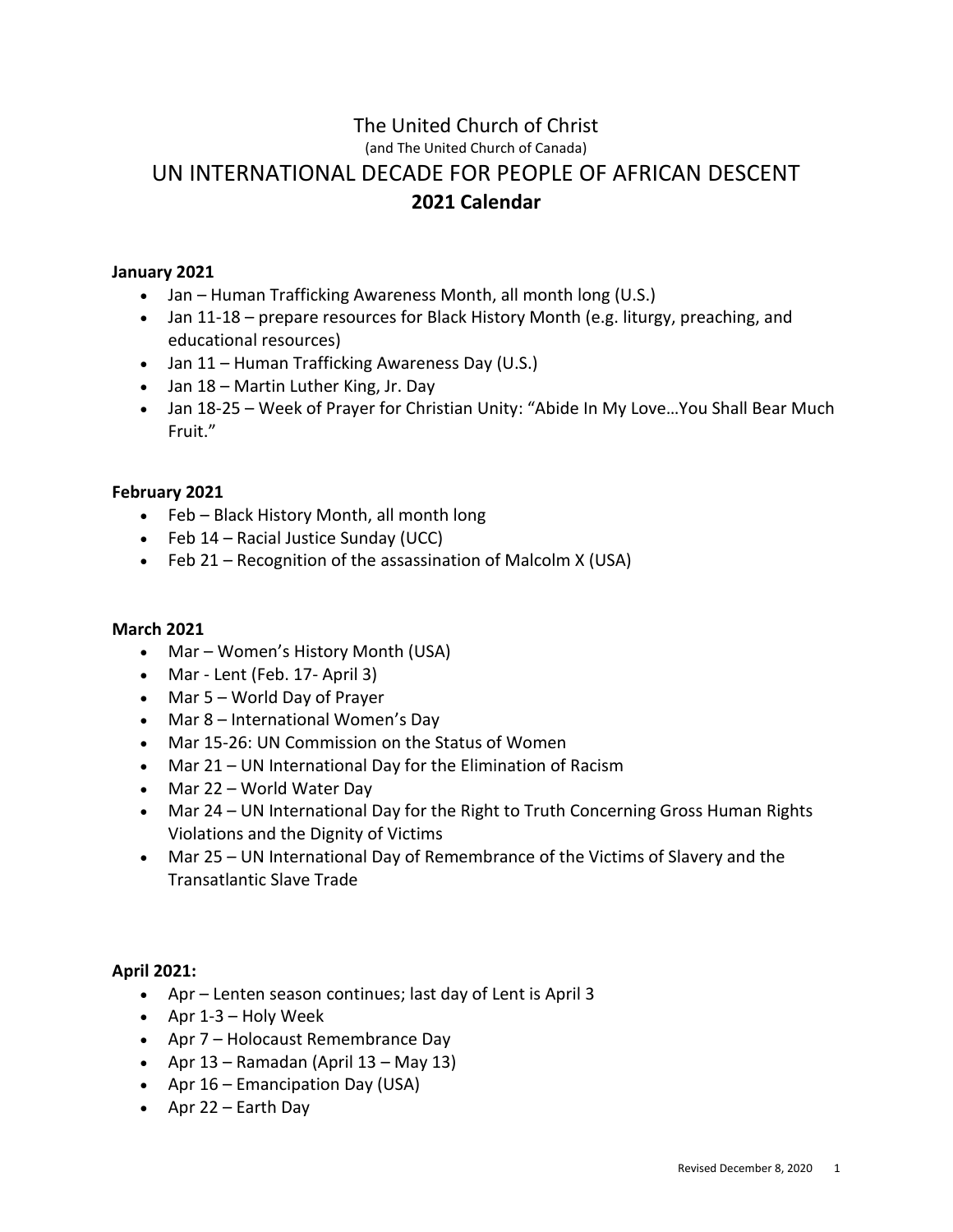## **May 2021:**

- May 9 Mother's Day; Christian Family Sunday (UC Canada)
- May14-17 People of African Descent Week
- May 16 Mental Health Sunday (explore intergenerational trauma, healing, and recovery)
- May 21-- Malcolm X (USA) birthday

## **June 2021:**

- June Pride Month
- June 19 Juneteenth
- June 20 World Refugee Day
- June 21 National Indigenous Peoples Day (Canada)
- June 26 International Day for Victims of Torture
- June 27 Canadian Multiculturalism Day

## **July 2021**

- $\bullet$  July 1 Canada Day
- July 4 Independence Day (USA)
- July 16-20 General Synod (UCC) resolution on adopting the UN Decade; workshops
- July 30 World Day Against Trafficking in Persons

## **August 2021**

- Aug 6 Emancipation Day
- Aug 9 International Day of the World's Indigenous People
- Aug 17 Marcus Garvey Day
- Aug 23 UN International Day for the Remembrance of the Slave Trade and its Abolition

# **September 2021**

- Sept  $6$  Labor Day (USA)
- Sept 12 Faith Formation Sunday (UCC)
- Sept 21 International Day of Peace
- Sept 26 American Indian Sunday (USA)

#### **October 2021**

- Oct 3 World Communion Sunday
- Oct 11 Indigenous Peoples Day (US)
- Oct 24 United Nations Day

#### **November 2021**

- Nov 20 Transgender Day of Remembrance
- Nov 25 International Day for the Elimination of Violence Against Women

#### **December 2021**

• Dec 1 – World AIDS Day